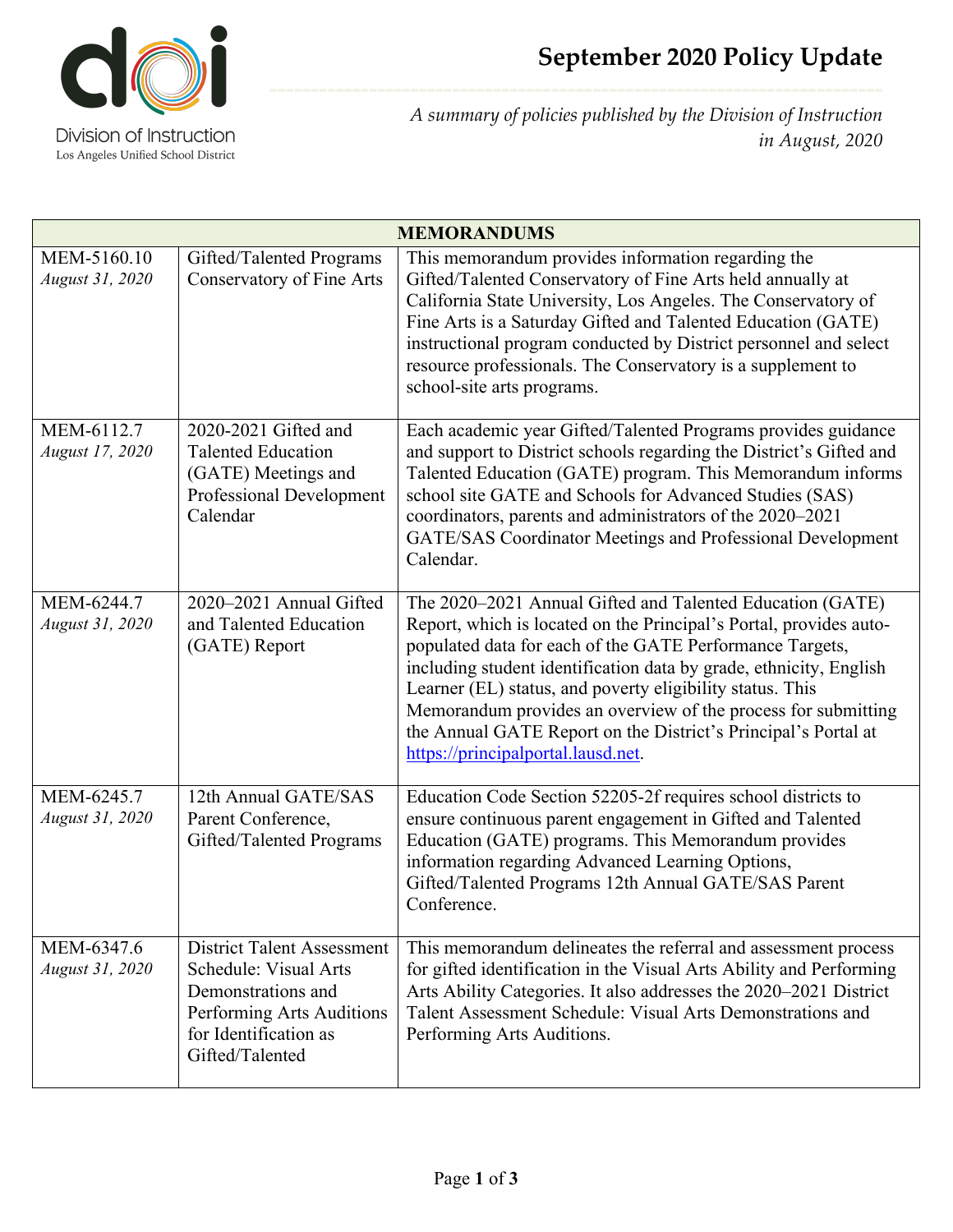| <b>MEMORANDUMS</b>               |                                                                                        |                                                                                                                                                                                                                                                                                                                                                                                                                                                                                                                                                                                                                                                                                                                                                                                                                       |  |  |
|----------------------------------|----------------------------------------------------------------------------------------|-----------------------------------------------------------------------------------------------------------------------------------------------------------------------------------------------------------------------------------------------------------------------------------------------------------------------------------------------------------------------------------------------------------------------------------------------------------------------------------------------------------------------------------------------------------------------------------------------------------------------------------------------------------------------------------------------------------------------------------------------------------------------------------------------------------------------|--|--|
| MEM-6461.6<br>August 31, 2020    | <b>Advanced Placement</b><br>(AP) Potential                                            | The District is firmly committed to providing equitable access for<br>all students to Advanced Placement (AP) courses. Access to AP<br>courses continues to result in increased student participation and<br>performance rates. This Memorandum provides information<br>regarding the use of AP Potential data to recruit and program<br>students, including historically underrepresented African American<br>and Latino students, for the 2020-2021 academic year. AP<br>Potential provides high schools the opportunity to expand their AP<br>program with new course offerings. This Memorandum provides<br>information for students to access free online college and career<br>planning support and resources, including official SAT preparation<br>through the College Board's partnership with Khan Academy. |  |  |
| MEM-6533.5<br>August 31, 2020    | 2020-2021 Advanced<br><b>Placement Readiness</b><br>(APR) Program                      | The purpose of this memorandum is to provide information<br>regarding the 2020-2021 Advanced Placement Readiness (APR)<br>program. APR sessions, which will be offered virtually by<br>University of California, Los Angeles (UCLA), will occur on<br>designated Saturdays from September to April during the 2020-<br>2021 academic year. Also included is information on how students<br>and teachers can register for APR and the schedule for each APR<br>strand (STEM and Humanities).                                                                                                                                                                                                                                                                                                                           |  |  |
| MEM-6544.5<br>September 10, 2020 | Observance of<br>Constitution Day 2020:<br>September 10 through 24,<br>2020            | The purpose of this memorandum is to provide schools with<br>assistance to comply with federal government regulations<br>regarding the observance of Constitution Day. This memorandum<br>updates MEM-6544.4 dated August 1, 2019.                                                                                                                                                                                                                                                                                                                                                                                                                                                                                                                                                                                    |  |  |
| MEM-6860.3<br>August 13, 2020    | Chronological Age<br>Calculator, 2020-2021                                             | The Chronological Age Calculator provides assistance to schools<br>in determining a student's age for grade level placement.                                                                                                                                                                                                                                                                                                                                                                                                                                                                                                                                                                                                                                                                                          |  |  |
| MEM-051098.2<br>August 18, 2020  | <b>Advanced Placement</b><br>(AP) Science Courses:<br>Integral Role of<br>Laboratories | The purpose of this memorandum is to communicate the College<br>Board and District requirements for Advanced Placement (AP)<br>science courses, i.e., AP Biology, AP Chemistry, AP<br>Environmental Science, AP Physics (1, 2, C: Electricity and<br>Magnetism, C: Mechanics).                                                                                                                                                                                                                                                                                                                                                                                                                                                                                                                                        |  |  |

| <b>REFERENCE GUIDES</b>        |                                           |                                                                                                                                          |  |  |
|--------------------------------|-------------------------------------------|------------------------------------------------------------------------------------------------------------------------------------------|--|--|
| REF-4236.16<br>August 17, 2020 | Dates for Required<br>Reports of Marks in | The purpose of this reference guide is to ensure consistency within<br>the District for reporting student progress to parents during the |  |  |
|                                | Secondary Schools 2020-<br>2021           | 2020-2021 school year and to provide instructions for completing<br>the mark reporting process.                                          |  |  |
| REF-5233.3                     | Guidelines for Identifying                | The purpose of this reference guide is to provide guidelines for                                                                         |  |  |
| August 18, 2020                | Students as Gifted in the                 | identification in the gifted/talented categories of Creative Ability                                                                     |  |  |
|                                | Creative and Leadership                   | and Leadership Ability. Eligible students are students who attend a                                                                      |  |  |
|                                | <b>Ability Categories</b>                 | L.A. Unified school.                                                                                                                     |  |  |